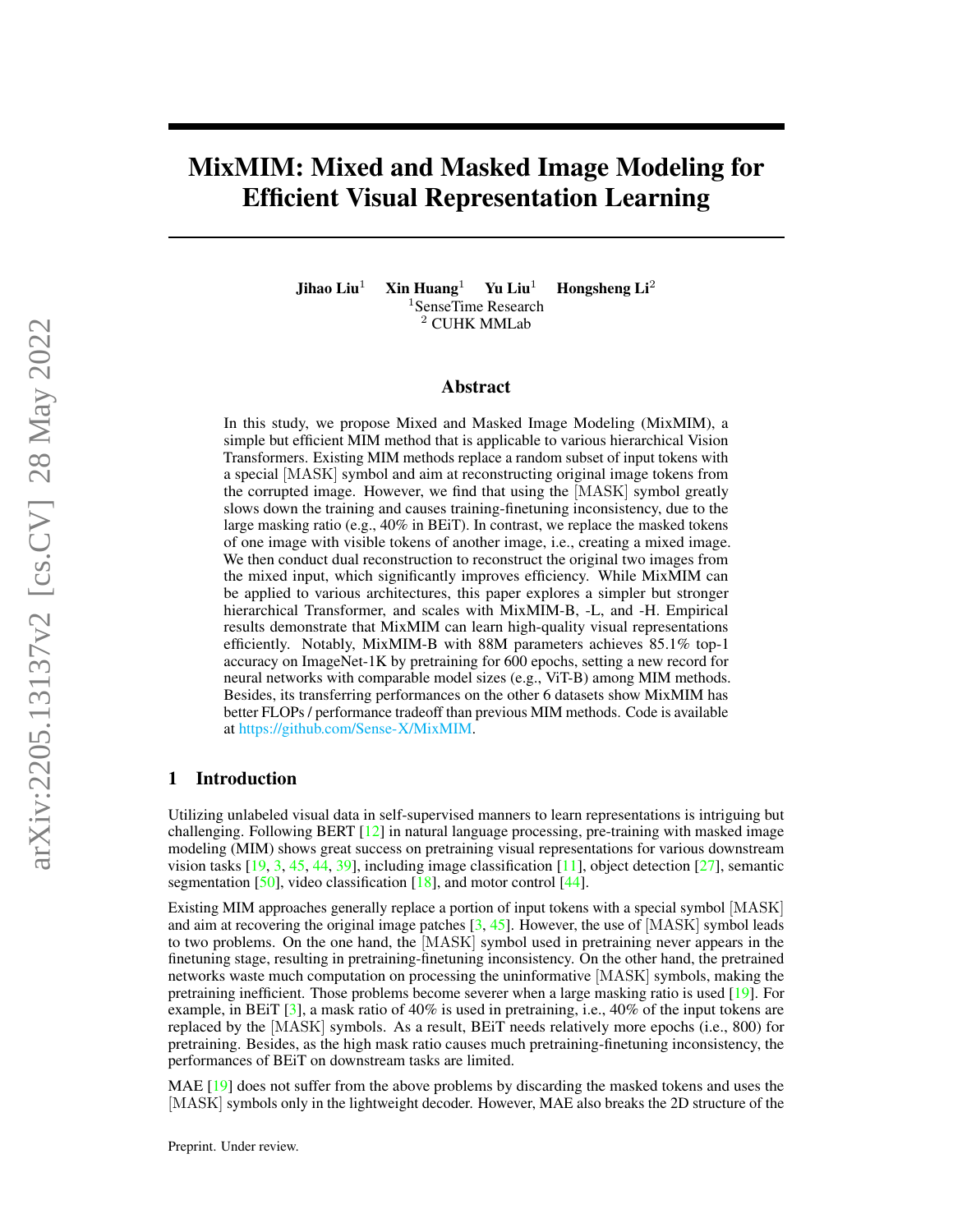<span id="page-1-0"></span>

Figure 1: Overview of MixMIM. For pretraining, two images are mixed with a random mixing mask to create a mixed image. MixMIM takes the mixed image as input and reconstructs the two original images. The mixing mask is randomly sampled at the last stage of the encoder and upsampled to match the resolutions of previous stages. Right before decoding, the token embeddings are unmixed and filled with mask tokens for dual reconstruction of the two original images.

Table 1: Key differences between MixMIM and related works.

| Approach        | Pretraining efficient Pretraining-finetuning consistent | Applicable to hierarchical ViT |
|-----------------|---------------------------------------------------------|--------------------------------|
| BEIT $[3]$      |                                                         |                                |
| SimMIM [45]     |                                                         |                                |
| <b>MAE</b> [19] |                                                         |                                |
| <b>MixMIM</b>   |                                                         |                                |

input image and is therefore not applicable to high-performing visual backbones, such as ConvNets [\[38,](#page-11-6) [30\]](#page-11-7) and hierarchical ViT architectures [\[29,](#page-11-8) [41\]](#page-11-9). How to efficiently pretrain hierarchical ViT architectures, e.g., Swin Transformer  $[29]$  and Pyramid Vision Transformer  $[41]$ , with MIM is still an open question.

In this work, we propose MixMIM, a generalized MIM method that takes advantage of both BEiT and MAE while avoiding their limitations. Given two random images from the training set, MixMIM creates a mixed image with random mixing masks as input and trains a hierarchical ViT to reconstruct the two original images to learn visual representations. From one image's perspective, instead of replacing the masked tokens of the image with the special [MASK] symbols, the masked tokens are replaced by visible tokens of the other image. MixMIM adopts an encoder-decoder design. The encoder processes the mixed image to obtain hidden representations of the two partially masked images, while the decoder reconstructs the two original images.

The self-attention operation has a global receptive field and each token can easily interact with others. Fully fusing the two partial images' tokens would also cause pretraining-finetuning discrepancy, as the two groups of tokens might be from images of significantly different appearances at pretraining. To avoid introducing the new discrepancy, MixMIM utilizes a masked attention mechanism to explicitly prevent the interactions of the two groups of tokens. Note that we upsample the mixing mask by nearest interpolation at different stages of the hierarchical encoder to match the resolution of the attention map.

MixMIM can be widely applied to pretrain different hierarchical ViTs, such as Swin Transformer, PVT, etc. Our MixMIM also explores a lightweight architecture by modifying the Swin Transformer as the encoder for pretraining and knowledge transfer. Thanks to the hierarchical architecture, MixMIM can naturally be applicable to object detection and semantic segmentation. Empirically, with similar model sizes and FLOPs, MixMIM consistently outperforms BEiT [\[3\]](#page-10-0) and MAE [\[19\]](#page-11-1) on a wide spectrum of downstream tasks, including image classification on ImageNet  $[11]$ , iNaturalist  $[21]$  and Places [\[49\]](#page-12-3), object detection and instance segmentation on COCO [\[27\]](#page-11-4), and semantic segmentation on ADE20K [\[50\]](#page-12-2).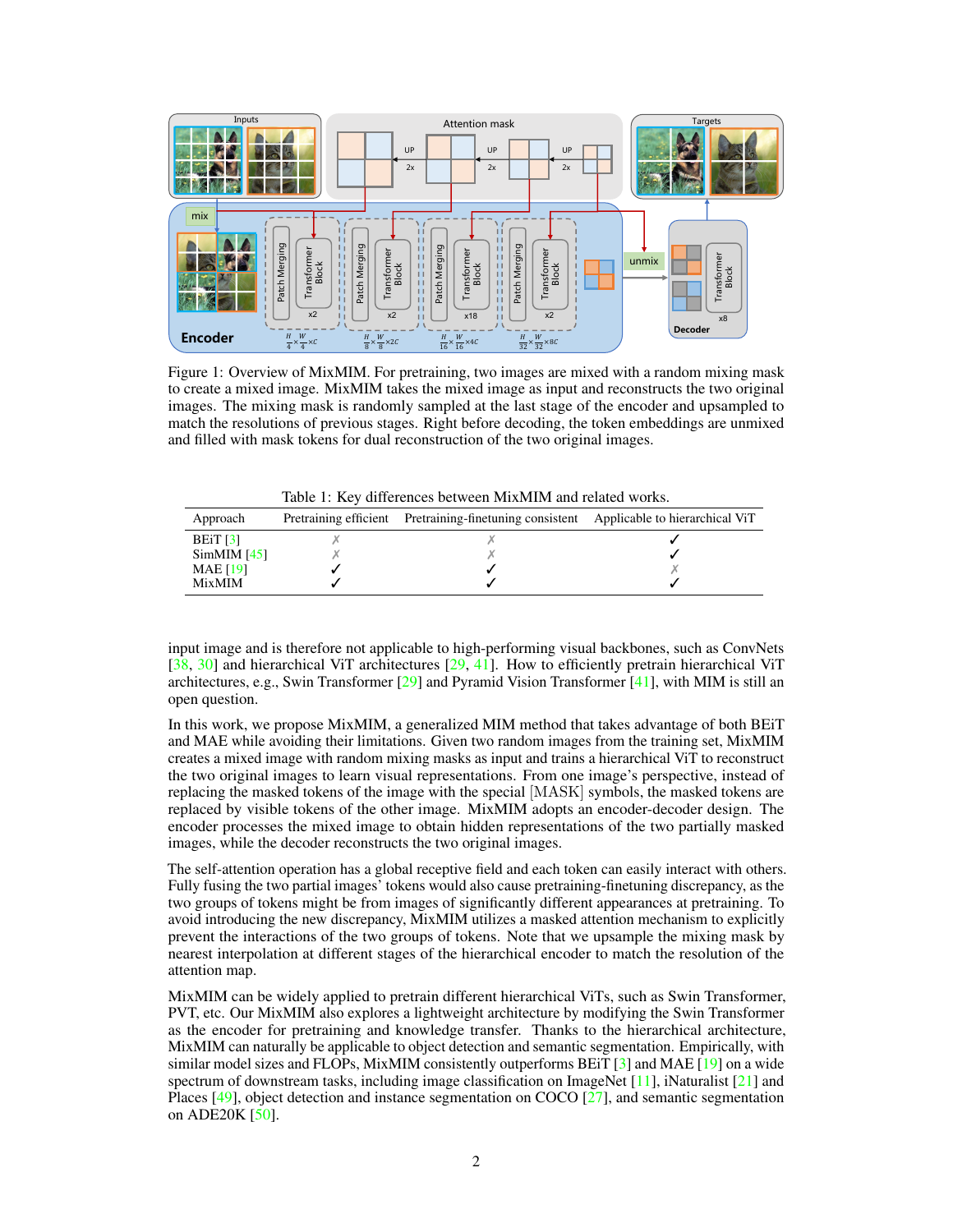# 2 MixMIM for Masked Image Modeling

In this section, we introduce the proposed MixMIM for learning visual representations via Masked Image Modeling. We start by briefly revisiting MIM, and then introduce how MixMIM creates training inputs and performs image reconstruction, as well as our proposed architecture. Finally, we present how to reduce the difficulty of the pretext task to improve the pretraining efficiency.

#### 2.1 A Revisit of Masked Image Modeling

Following BERT [\[12\]](#page-11-0), recent works [\[3,](#page-10-0) [19,](#page-11-1) [45\]](#page-12-0) proposed MIM for learning visual representations. Given an input image x, MIM firstly divides the image into non-overlapping image patches  $x^p$ , following ViT  $[14]$ . It then samples a random mask M to mask a portion of the image patches, and fills the masked place with a special symbol [MASK],  $\hat{x}^p = x^p \odot M +$  [MASK]  $\odot (1 - M)$ , where  $\odot$  denotes element-wise multiplication. The masked image  $\hat{x}^p$  is processed by an image encoder to produce the latent representations, and a lightweight decoder (head) is utilized to reconstruct the original image based on the latent representations. The reconstruction target can be chosen as the normalized raw pixel  $[19]$  or visual tokens  $[3]$ . MIM computes the mean squared error (MSE) between the reconstructed image patches  $y^p$  and the original image patches  $x^p$  as the reconstruction loss,  $\mathcal{L}_{rec} = ||(y^p - x^p) \odot (1 - M)||_2^2$ , which is only calculated on masked patches [\[19\]](#page-11-1). After pretraining, the decoder is discarded and the encoder is used for further finetuning on downstream visual tasks.

#### <span id="page-2-0"></span>2.2 Mixed and Masked Image Modeling (MixMIM)

While previous MIM works achieved great progress in self-supervised visual representation pretraining, they usually require a large number of epochs for pretraining. One reason is that they waste much computation on processing the uninformative [MASK] symbols. Besides, using the [MASK] symbol also causes pretraining-finetuning inconsistency as those symbols never appear during finetuning. To tackle the issues, we create mixed images as training inputs from pairs of unlabelled training images, which are generated by mixing two groups of visible tokens from two images, for pretraining. The mixed input is processed by MixMIM to reconstruct original images simultaneously. For better transferring the learned multi-scale representations to downstream tasks, we introduce a simple hierarchical vision Transformer as the encoder of the proposed MixMIM. Figure [1](#page-1-0) illustrates the proposed framework.

**Mixed Training Inputs.** Given two sets of image patches  $\{x_1^p, x_2^p\}$  of two random training images, we create a mixed image by filling each spatial location with the corresponding visual token from either  $x_1^p$  or  $x_2^p$ . The mask notation M is slightly abused and we denote  $M = 1$  as choosing a token from  $x_1^{p^1}$  and vice versa. The mixed training image  $\hat{x}_m^p$  is therefore formulated as:

$$
\hat{x}_m^p = x_1^p \odot \mathbf{M} + x_2^p \odot (1 - \mathbf{M}).\tag{1}
$$

MixMIM then takes the mixed image as input for reconstruction during pretraining. The mixed image no longer consists of the extra [MASK] symbol and only actual visual tokens, leading to better performances on downstream tasks. The design shares the same principle of MAE [\[19\]](#page-11-1), but our approach does not disassemble the structure of the 2D image, making it more flexible for adapting to various visual backbones, such as PVT  $[41]$  and Swin Transformer  $[29]$ . We can conduct better pretraining based on various hierarchical vision architectures. We follow common practices to use random masking [\[19,](#page-11-1) [45\]](#page-12-0), and use masking ratio of 0.5 and masking patch size of  $32 \times 32$ .

Hierarchical Vision Transformer. For better encoding multi-scale representations, we build the encoder of MixMIM based on Swin Transformer and introduce minor modifications to make the MixMIM encoder simpler but stronger.

Similar to a regular Swin Transformer, the input is split into non-overlapping image patches and processed by a linear projection layer. Then the image patches added with positional embeddings are processed by 4 stages of Transformer blocks to produce hierarchical representations, with a downsampling layer between every two successive stages. However, we do not use the complicated shifted window for information propagation across non-overlapping windows. Instead, we use a relatively large window size (i.e.,  $14 \times 14$ ), and only conducts global self-attention in stage-3 and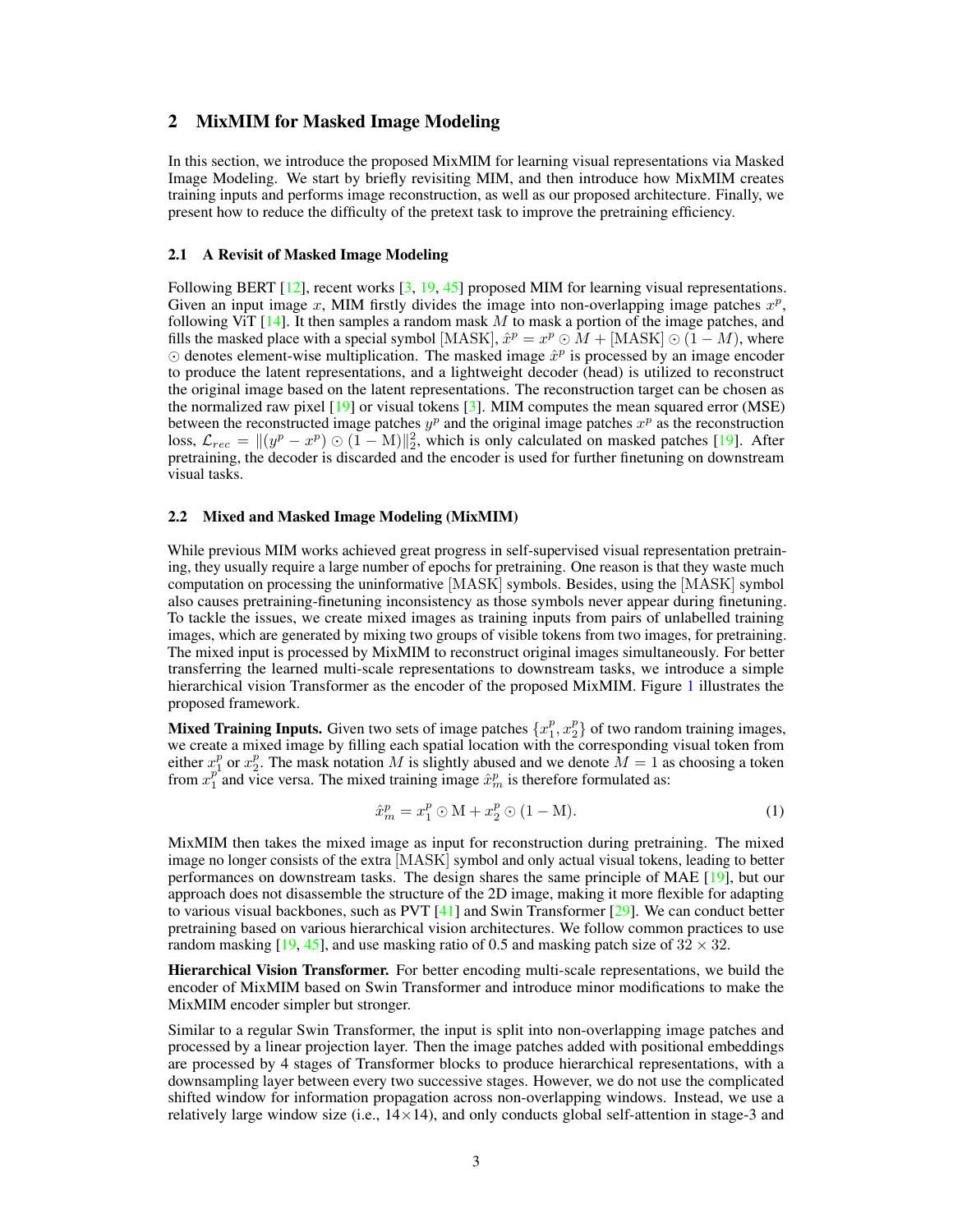<sup>[1](#page-3-0)</sup>. The larger window size brings negligible computation overhead, but can better integrate the global context. As we usually use a large masking ratio in MIM, the global context is important for better reconstruction. We find our simpler architecture has better performance on downstream tasks compared to Swin Transformer.

We scale the encoder of MixMIM with configuration parameters listed bellow:

- MixMIM-B:  $C = (128, 256, 512, 1024), H = (4, 8, 16, 32), B = (2, 2, 18, 2),$
- MixMIM-L:  $C = (192, 384, 768, 1536), H = (6, 12, 24, 48), B = (2, 2, 18, 2),$
- MixMIM-H:  $C = (352, 704, 1408, 2816), H = (11, 22, 44, 88), B = (2, 2, 18, 2),$

where  $C$ ,  $H$ , and  $B$  denote the channel numbers, numbers of the attention heads, and the numbers of blocks for each stage. The window size is set to  $14 \times 14 / 7 \times 7$  for stage-1, -2, and -3 / -4 during pretraining. A linear layer is added between the encoder and the decoder to convert the embedding dimension of the encoder's output to 512.

Dual Reconstruction. After encoding the mixed input, we *unmix* the token embeddings into two groups according to the binary mask  $M$ . We then reconstruct the original two images from the two groups with the decoder, which has 8 Transformer blocks with an embedding dimension of 512. The loss is therefore set as

<span id="page-3-1"></span>
$$
\mathcal{L}_{rec} = ||(y_1^p - x_1^p) \odot (1 - M)||_2^2 + ||(y_2^p - x_2^p) \odot M||_2^2, \tag{2}
$$

where  $y_1^p$  and  $y_2^p$  are the reconstructed images corresponding to  $x_1^p$  and  $x_2^p$ , respectively. The intuition behind is that as the mixed input contains tokens from two images, we can fully utilize them by reconstructing both images to pretrain the neural network. The computation overhead of reconstructing both images is negligible as the decoder is lightweight. Our approach demonstrates much higher efficiency than previous works, as to be introduced in section [4.](#page-4-0)

#### <span id="page-3-3"></span>2.3 Reducing the Difficulty of the Pretext Task

Although the dual reconstruction (Eq. [\(2\)](#page-3-1)) enjoys several benefits, it is a much more challenging optimization problem due to the mixing of image tokens, which causes slow convergence in our preliminary experiments. To reduce the optimization difficulty, we facilitate the dual reconstruction by exploring the following approaches.

- Mix embedding: Besides the positional embeddings, we add two mix embeddings to the visual tokens to implicitly differentiate the two mixing groups. Each mix embedding is a vector and is shared for tokens from the same image. In practice, we use different mix embeddings for the 4 stages of the encoder and add the embedding at the beginning of each stage.
- Masked self-attention: Thanks to the flexibility of the self-attention mechanism, we can also differentiate two mixing images explicitly by masking the self-attention fields. Specifically, for each token, it is only allowed to aggregate information from the tokens belonging to the same image (group). We implement the masked self-attention by reusing the mixing mask  $M$  described in section [2.2.](#page-2-0) Note that we upsample the mask  $M$  by nearest interpolation at different stages to match the resolution of the feature map.

Both approaches do not introduce much computation overhead or extra parameters. The empirical results show that both approaches can help obtain better results. However, the second approach also leads to a faster convergence speed, which is crucial for large-scale pretraining. We use the second approach by default and ablate the design in section [5.](#page-7-0)

# <span id="page-3-2"></span>3 Experimental Setup

We validate our proposed MixMIM by conducting experiments with pretraining-then-finetuning strategy, following previous practices  $[19, 3]$  $[19, 3]$  $[19, 3]$ . In particular, we use ImageNet-1K  $[11]$  as the training set for self-supervised pretraining. We then finetune the encoder of MixMIM to downstreams tasks,

<span id="page-3-0"></span><sup>&</sup>lt;sup>1</sup>The feature map resolution is  $14\times14/7\times7$  for stage-3 / -4. A  $14\times14/7\times7$  window attention is equivalent to global self-attention.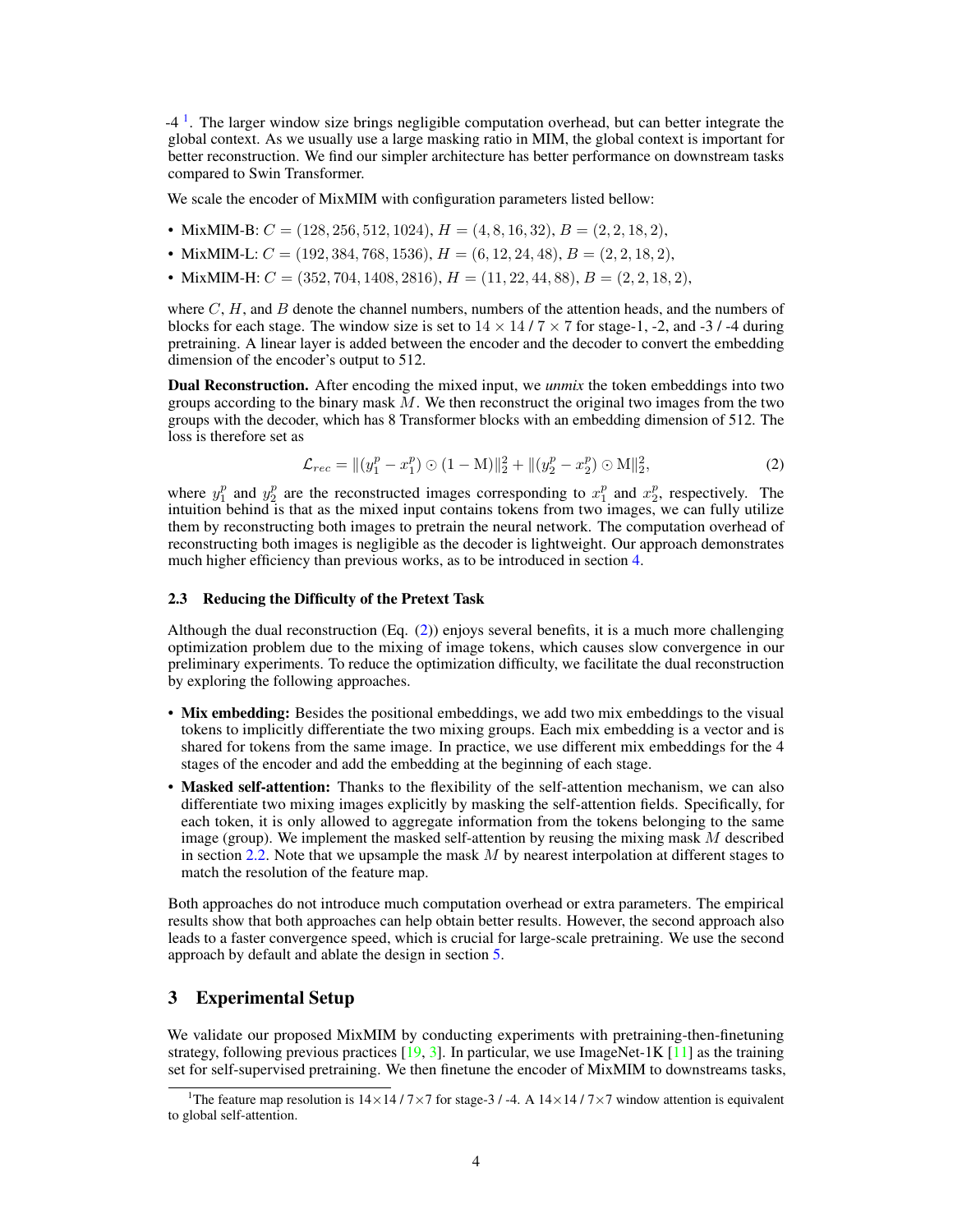<span id="page-4-2"></span>

Figure 2: Tradeoffs of FLOPs vs. (Left) top-1 accuracy on ImageNet-1K, (Middle) APbox on COCO, (Right) and mIoU on ADE20K. All results are from various self-supervised pretraining methods followed by supervised finetuning. All entries on COCO [\[27\]](#page-11-4) use Mask RCNN [\[20\]](#page-11-12) framework. All entries on ADE20K  $[50]$  use UperNet  $[43]$  framework.

including image classification on ImageNet-1K  $[11]$ , iNaturalist  $[21]$ , and Places  $[49]$ , object detection and instance segmentation on COCO [\[27\]](#page-11-4), and semantic segmentation on ADE20K [\[50\]](#page-12-2).

**Pretraining on ImageNet-1K.** We conduct self-supervised pretraining on ImageNet-1K  $[11]$ . By default, we pretrain for 600 epochs with the input size of  $224 \times 224$ . The window size is set as  $14 \times 14$  for the first 3 stages and  $7 \times 7$  for stage-4. Note that when using Swin Transformer [\[29\]](#page-11-8) as the encoder, we set the window size following its original design. The patch size of the mask is set to  $32 \times 32$  as our hierarchical encoder eventually downsamples the input to  $\frac{1}{32}$  of the input resolution. We follow all other pretraining hyperparameters of those in MAE [\[19\]](#page-11-1) for a fair comparison.

Finetuning for image classification. We conduct supervised finetuning with the pretrained encoder of our MixMIM on image classification tasks, including ImageNet-1K [\[11\]](#page-11-3), Places [\[49\]](#page-12-3), and iNaturalist  $[21]$ . We follow previous practices  $[3, 19]$  $[3, 19]$  $[3, 19]$  and use a layer-wise learning-rate decay strategy  $[8]$  for finetuning. We sweep the decay rate in {0.7, 0.75, 0.8}, and report the best performing results. We use drop path regularization [\[22\]](#page-11-13), and set the drop rate to 0.1/0.2/0.3 for MixMIM-B/L/H, respectively. We finetune MixMIM-B/L/H for 100/50/50 epochs following MAE [\[19\]](#page-11-1).

Finetuning on COCO. We perform supervised finetuning on COCO [\[27\]](#page-11-4) for object detection and instance segmentation using the Mask RCNN framework [\[20\]](#page-11-12) with our pretrained encoder as the backbone. We reuse the training setup in MAE  $[19]$  for a fair comparison. We change the window size to  $16 \times 16$  for being divisible by the input  $1024 \times 1024$  resolution. Besides, we change the window sizes of the 6th-, 12th-, and 18th-block in stage-3 to  $32 \times 32$  for cross-window interactions following the previous practice [\[25\]](#page-11-14).

Finetuning on ADE20K. We perform supervised finetuning on ADE20K [\[50\]](#page-12-2) for semantic segmentation. We use the UperNet [\[43\]](#page-12-4) framework with our pretrained encoder as its backbone. We also change the window size as mentioned above. We reuse the training setup in BEiT [\[3\]](#page-10-0) for a fair comparison.

We include more details about pretraining and finetuning in the Appendix.

#### <span id="page-4-0"></span>4 Main Results

In this section, we compare our MixMIM to prior arts on various visual benchmarks. We present the results on ImageNet-1K in section  $4.1$ , and then show the results on the other 6 benchmarks in section [4.2.](#page-6-0) Note that all the results of MixMIM are obtained by conducting supervised finetuning of the encoder with self-supervised pretraining, without extra intermediate finetuning [\[3\]](#page-10-0).

#### <span id="page-4-1"></span>4.1 Results on ImageNet-1K

Comparisons with other MIM approaches. Table [2](#page-5-0) presents the comparison between MixMIM and state-of-the-art Masked Image Modeling (MIM) works. Our MixMIM can obtain higher accuracy while requiring fewer epochs for pretraining. In particular, our MixMIM-B achieves 84.6% top-1 accuracy with 300 epochs of pretraining, 1.4% better than BEiT [\[3\]](#page-10-0) with 62.5% fewer epochs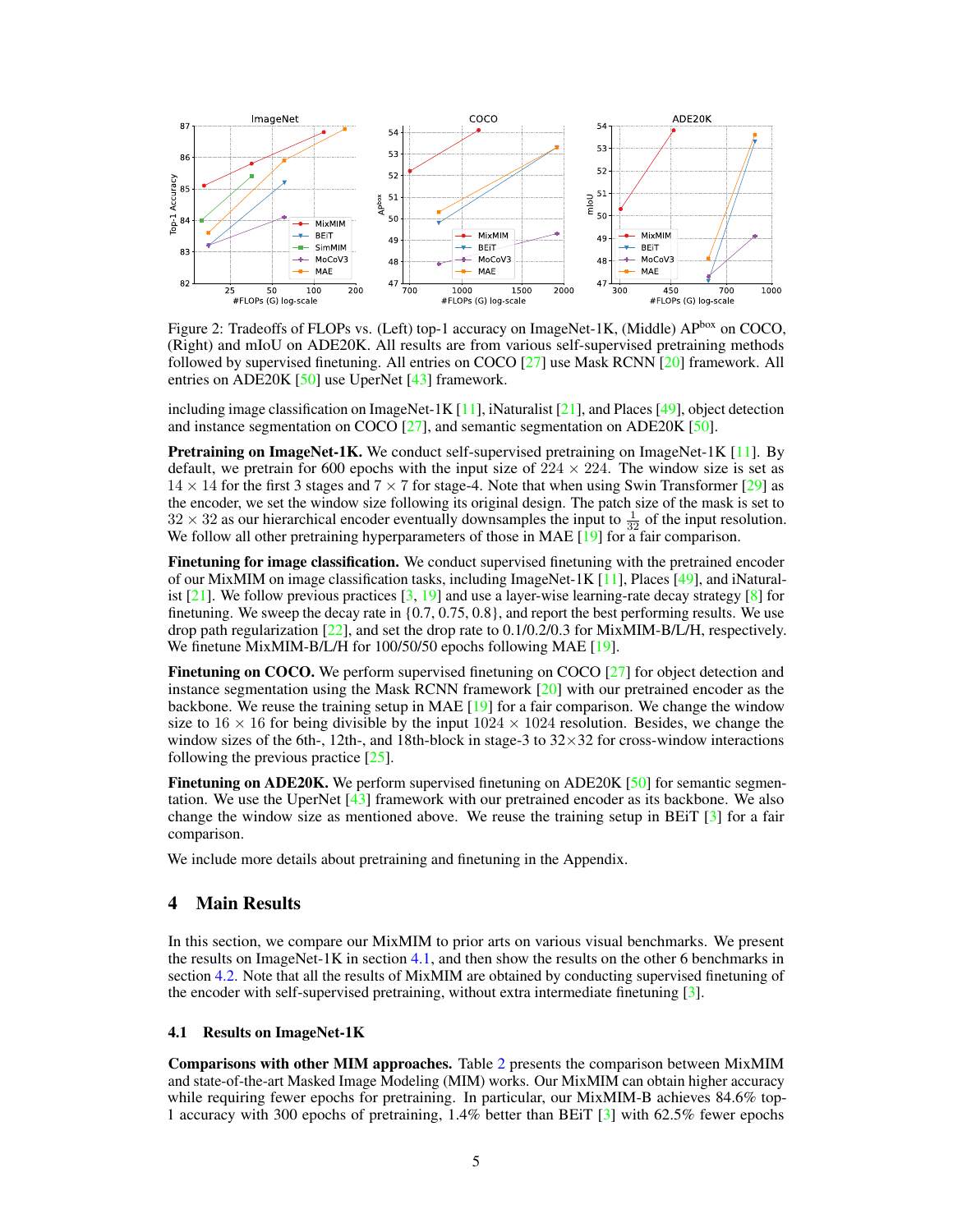<span id="page-5-0"></span>

| Table 2: Comparison with state-of-the-art MIM methods. All entries are results of base-level models       |
|-----------------------------------------------------------------------------------------------------------|
| and have comparable model sizes. We report the finetuning accuracy on ImageNet-1K. The FLOPs              |
| and Params, are calculated for the encoders. $\dagger$ denotes the number of epochs is based on JFT [36]. |

| Method                 | Backbone | FLOPs(G) | Param. (M) | Supervision | Pretrain Epochs | Top-1 Acc. |
|------------------------|----------|----------|------------|-------------|-----------------|------------|
| ViT $[14]$             | $ViT-B$  | 17.5     | 86         | RGB         | $14^{\dagger}$  | 79.9       |
| BEiT $\lceil 3 \rceil$ | $ViT-B$  | 17.6     | 87         | DALL-E      | 800             | 83.2       |
| CAE $[6]$              | ViT-B    | 17.5     | 86         | DALL-E      | 800             | 83.6       |
| MAE $[19]$             | $ViT-B$  | 17.5     | 86         | RGB         | 1600            | 83.6       |
| MaskFeat [42]          | $ViT-B$  | 17.5     | 86         | <b>HOG</b>  | 300             | 83.6       |
| data2vec[2]            | $ViT-B$  | 17.5     | 86         | Feature     | 800             | 84.2       |
| PeCo $[13]$            | $ViT-B$  | 17.5     | 86         | MoCo $v3$   | 800             | 84.5       |
| SimMIM [45]            | Swin-B   | 15.6     | 88         | RGB         | 800             | 84.0       |
| <b>MixMIM</b>          | MixMIM-B | 16.3     | 88         | RGB         | 300             | 84.6       |
| <b>MixMIM</b>          | MixMIM-B | 16.3     | 88         | RGB         | 600             | 85.1       |

<span id="page-5-1"></span>Table 3: Comparison with state-of-the-art MIM works using the same encoder. We report the finetuning accuracy on ImageNet-1K.

| Method          | Backbone | Pretrain Epochs | Finetune Epochs | Top-1 Acc. |
|-----------------|----------|-----------------|-----------------|------------|
| Supervised [40] | ViT-B    |                 | 300             | 81.8       |
| <b>MAE</b> [19] | ViT-B    | 300             | 100             | 82.8       |
| BEiT $[3]$      | ViT-B    | 300             | 100             | 82.8       |
| MixMIM          | ViT-B    | 300             | 100             | 83.2       |
| Supervised [19] | ViT-L    |                 | 200             | 82.5       |
| <b>MAE</b> [19] | ViT-L    | 300             | 50              | 84.2       |
| <b>MixMIM</b>   | ViT-L    | 300             | 50              | 85.0       |
| Supervised [29] | Swin-B   |                 | 300             | 83.5       |
| SimMIM [45]     | Swin-B   | 800             | 100             | 84.0       |
| <b>MixMIM</b>   | Swin-B   | 600             | 100             | 84.4       |
| Supervised [45] | Swin-L   |                 | 300             | 83.5       |
| SimMIM [45]     | Swin-L   | 800             | 100             | 85.4       |
| <b>MixMIM</b>   | Swin-L   | 600             | 50              | 85.7       |
| Supervised [41] | PVT-L    |                 | 300             | 81.7       |
| <b>MixMIM</b>   | PVT-L    | 300             | 50              | 83.2       |

for pretraining. Besides, our MixMIM also enjoys longer pretraining as previous methods [\[19\]](#page-11-1). Specifically, we obtain strong 85.1% top-1 accuracy with only 600 epochs of pretraining, setting a new record for models that has a similar model size to ViT-B [\[14\]](#page-11-11) among MIM methods.

While previous works design various reconstruction targets to speed up the pretraining process [\[3,](#page-10-0) [42\]](#page-12-5), our MixMIM reconstructs simply normalized pixels [\[19\]](#page-11-1) and demonstrates strong pretraining efficiency. Compared to MaskFeat  $[42]$ , our MixMIM obtains  $+1\%$  better accuracy with the same pretraining epochs. PeCo [\[13\]](#page-11-16) proposed to reconstruct the perceptual codebook from a pretrained MoCo v3 network [\[7\]](#page-10-4) and can achieve better performance to some extent. In comparison, our MixMIM obtains even better performance (+0.6%) than PeCo with less pretraining epochs (-200). The superior performance of MixMIM comes from our mixed pretraining as well as the hierarchical vision transformer. However, SimMIM [\[45\]](#page-12-0) also utilizes a hierarchical Swin Transformer [\[29\]](#page-11-8), but its performance is worse  $(-1.1\%)$  than MixMIM with more pretraining epochs  $(+200)$ .

We test with scaling MixMIM up to 600M parameters, as shown in Figure [2](#page-4-2) (Left). MixMIM has better FLOPs vs. accuracy tradeoff than other approaches. In particular, MixMIM-L and -H achieve 85.8% and 86.8% top-1 accuracy, respectively, being comparable with MAE-L (85.9%) and -H (86.9%) but requiring fewer FLOPs for inference (-40% for -L and -30% for -H).

**Integrating MixMIM to other backbones.** While previous works  $[19, 42]$  $[19, 42]$  $[19, 42]$  may be restricted to a specific architecture, our proposed MixMIM can generalize to various visual backbones, including plain ViT  $[14]$ , Swin Transformer  $[29]$ , and PVT  $[41]$ . We conduct a thorough comparison with other MIM approaches with fixed encoders. As shown in Table [3,](#page-5-1) MixMIM consumes the same or fewer epochs for pretraining but obtains consistently better performance. In particular, our MixMIM achieves 84.4% top-1 accuracy with Swin-B,  $+0.4\%$  better than SimMIM [\[45\]](#page-12-0) while requiring 200 fewer epochs for pretraining. With Swin-L, our MixMIM obtains 85.7% top-1 accuracy with 600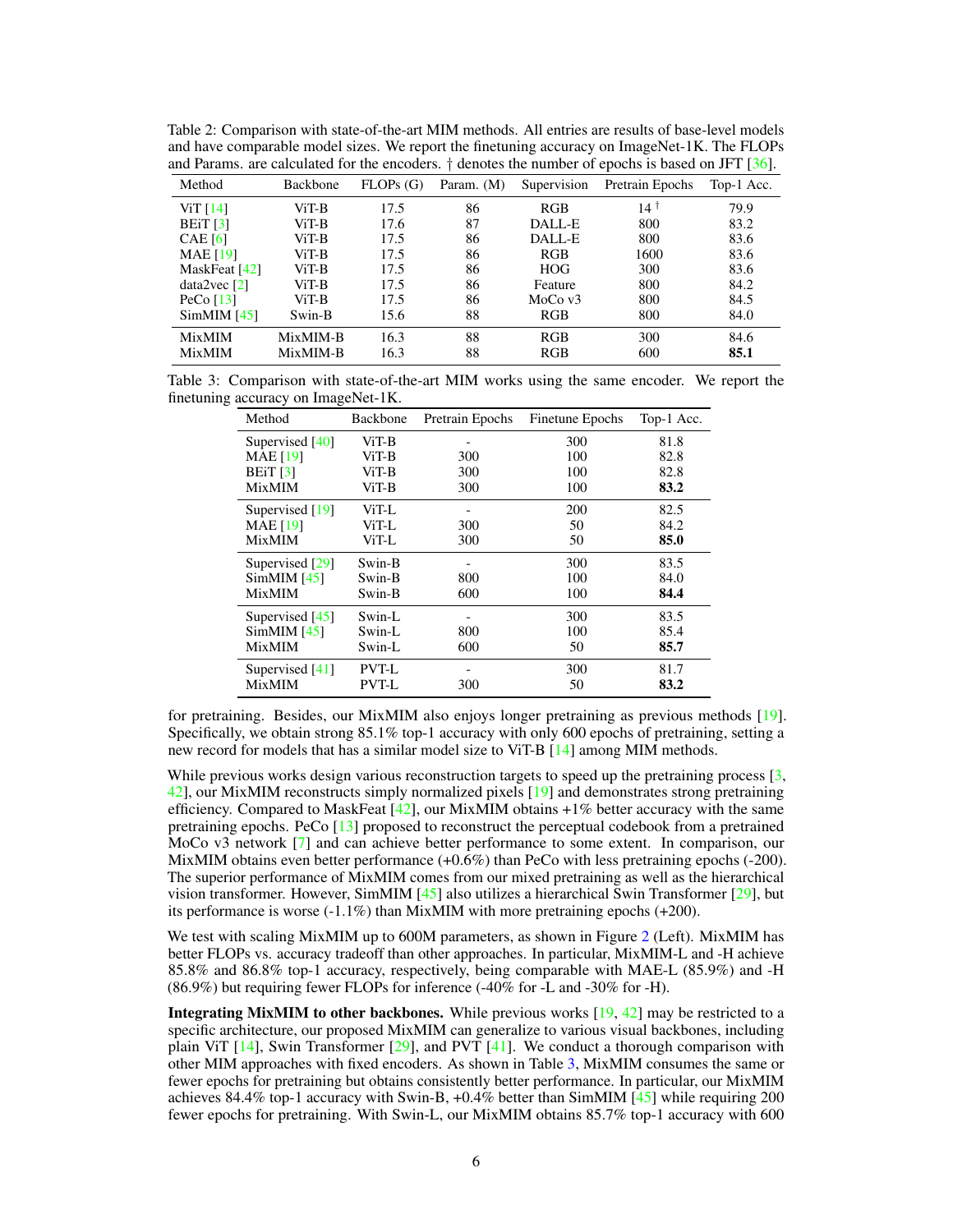<span id="page-6-1"></span>Table 4: Comparison with other self-supervised approaches on COCO and ADK20K. We report  $AP<sup>box</sup>$  and  $AP<sup>mask</sup>$  on COCO, and mIoU on  $ADE20K$ . The results of BEiT and MoCo v3 are from MAE [\[19\]](#page-11-1).

| Method                | <b>Backbone</b> | Pretrain<br>Epochs | FLOPs<br>(G) | Params.<br>(M) | AP <sub>box</sub> | COCO<br>AP <sub>mask</sub> | FLOPs<br>(G) | Params.<br>(M) | ADE20K<br>mIoU |
|-----------------------|-----------------|--------------------|--------------|----------------|-------------------|----------------------------|--------------|----------------|----------------|
| MoCo $v3$ [7]         | ViT-B           | 300                | 853          | 116            | 47.9              | 42.9                       | 606          | 164            | 47.3           |
| BEiT $\left[3\right]$ | ViT-B           | 800                | 853          | 116            | 49.8              | 44.4                       | 606          | 164            | 47.1           |
| <b>MAE</b> [19]       | ViT-B           | 1600               | 853          | 116            | 50.3              | 44.9                       | 606          | 164            | 48.1           |
| <b>MixMIM</b>         | MixMIM-B        | 600                | 701          | 110            | 52.2              | 46.5                       | 302          | 122            | 50.3           |
| MoCo $v3$ [7]         | ViT-B           | 300                | 1907         | 339            | 49.3              | 43.9                       | 877          | 392            | 49.1           |
| BEiT <sub>131</sub>   | ViT-B           | 800                | 1907         | 339            | 53.3              | 47.1                       | 877          | 392            | 53.3           |
| <b>MAE</b> [19]       | ViT-L           | 1600               | 1907         | 339            | 53.3              | 47.2                       | 877          | 392            | 53.6           |
| <b>MixMIM</b>         | MixMIM-L        | 600                | 1119         | 319            | 54.1              | 48.1                       | 460          | 236            | 53.8           |

<span id="page-6-2"></span>Table 5: Comparison with other self-supervised approaches on classification tasks. We report the top-1 accuracy and average accuracy of all datasets.

| Method          | Backbone | FLOPs(G) | Params. $(M)$ | INat2018 | INat2019 | Places205 | Places 365 | Average |
|-----------------|----------|----------|---------------|----------|----------|-----------|------------|---------|
| DINO [4]        | ViT-B    | 17.5     | 86            | 72.6     | 78.2     | ۰         | ۰          |         |
| <b>MAE</b> [19] | ViT-B    | 17.5     | 86            | 75.4     | 80.5     | 63.9      | 57.9       | 69.4    |
| <b>MixMIM</b>   | MixMIM-B | 16.3     | 88            | 77.5     | 82.6     | 68.3      | 58.9       | 71.8    |
| <b>MAE [19]</b> | ViT-L    | 61.3     | 304           | 80.1     | 83.4     | 65.8      | 59.4       | 72.1    |
| <b>MixMIM</b>   | MixMIM-L | 35.8     | 235           | 80.3     | 83.9     | 69.3      | 60.3       | 73.4    |

epochs of pretraining and 50 epochs of finetuning, showing higher efficiency than SimMIM. Besides, our MixMIM achieves 83.2% top-1 accuracy with PVT-L [\[41\]](#page-11-9), improving the supervised baseline by a non-trivial margin.

#### <span id="page-6-0"></span>4.2 Results of Transferring to Downstream Tasks

To further demonstrate the effectiveness of the visual representations learned by MixMIM, we transfer MixMIM to various visual benchmarks with settings described in section [3.](#page-3-2)

Object detection and instance segmentation. We show the results on COCO [\[27\]](#page-11-4) in Table [4.](#page-6-1) By pretraining for 600 epochs on ImageNet-1K, our MixMIM-B achieves 52.2 APbox and 46.5 APmask, surpassing previous self-supervised approaches with fewer FLOPs and parameters. Compared to BEIT [\[3\]](#page-10-0), our MixMIM obtains higher  $AP^{box}$  (+2.4) and  $AP^{mask}$  (+2.1) with less pretraining epochs (-200). Note that our hierarchical backbone can naturally be transferred to object detection without re-designing [\[25\]](#page-11-14) network architectures such as FPN [\[26\]](#page-11-18).

Our MixMIM can also scale up to larger models in object detection task and obtains better perfor-mance. As shown in Table [4,](#page-6-1) our MixMIM-L achieves 54.1 APbox (48.1 APmask), +0.8 (+1.0) better than BEiT while requiring 200 less epochs for pretraining and 41% less FLOPs for inference. We further evaluate the tradeoff of FLOPs vs.  $AP^{box}$  in Figure [2](#page-4-2) (Middle). We also found that MixMIM outperforms other approaches by large margins.

Semantic segmentation. Table [4](#page-6-1) also presents the results of MixMIM on ADE20K [\[50\]](#page-12-2). We compare its Mean Intersection over Union (mIoU) on ADE20K with other self-supervised approaches. Our MixMIM-B achieves 50.3 mIoU, +3.2 better than BEiT while requiring only half of FLOPs for inference. We note that the performance is not saturated and can be improved for +0.7 mIoU with 900 epochs of pretraining, as shown in Table [9.](#page-7-1) Besides, we obtain 53.8 mIoU by scaling up the model to MixMIM-L. Thanks to the hierarchical design, our MixMIM consumes much fewer FLOPs for inference compared to other approaches with plain ViT. In Figure [2](#page-4-2) (Right), our MixMIM outperforms other approaches by large margins.

Image classification. We further transfer MixMIM to other 4 classification datasets and show the results in Table [5.](#page-6-2) These datasets are challenging as the accuracies are relatively low, e.g., 57.9% top-1 accuracy on Places365 [\[49\]](#page-12-3) for MAE-B [\[19\]](#page-11-1). However, our MixMIM can still outperform previous self-supervised approaches. In particular, our MixMIM-B has an average +2.4% performance gain compared to MAE-B. Besides, our MixMIM-L has an average +1.3% performance gain over MAE-L while requiring only 58% FLOPs for inference.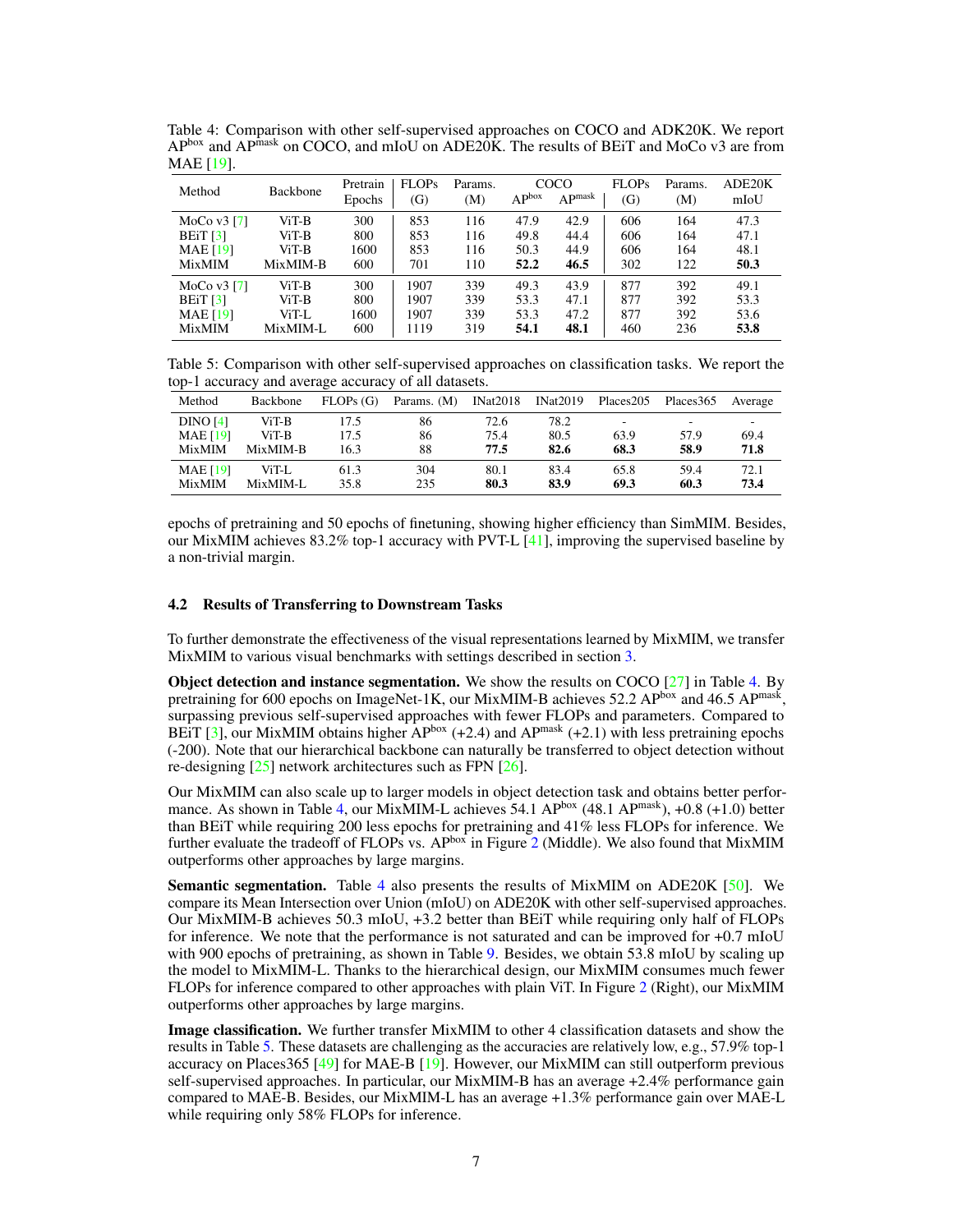<span id="page-7-1"></span>

| Figure 3: Examples images for |                                               | Table 6: Filling content.                                   |                                      | Table 8: Masking strategy.                                                                    |                                      |                                      |  |
|-------------------------------|-----------------------------------------------|-------------------------------------------------------------|--------------------------------------|-----------------------------------------------------------------------------------------------|--------------------------------------|--------------------------------------|--|
| different filling contents.   | Type                                          | Top-1 Acc.                                                  | mIoU                                 | Type (ratio)                                                                                  | Top-1 Acc.                           | mIoU                                 |  |
| Learnable<br>Zero             | Mix<br>Zero<br>Learnable<br>Shuffle<br>Zoomin | 84.6<br>84.1<br>84.1<br>82.6<br>83.5                        | 49.9<br>48.0<br>48.9<br>43.0<br>44.9 | Random $(0.5)$<br>Block $(0.5)$<br>Random $(0.4-0.6)$<br>Random (0.3-0.7)<br>Random (0.2-0.8) | 84.6<br>83.5<br>84.5<br>84.5<br>84.4 | 49.9<br>47.1<br>49.0<br>48.8<br>48.6 |  |
| Shuffle<br>Zoomin             | Dual                                          | Table 7: Dual reconstruction.<br>Top-1 Acc.<br>84.6<br>84.0 | mIoU<br>49.9<br>47.3                 | Table 9: Pretraining epochs.<br>$#$ Epochs<br>300<br>600<br>900                               | Top-1 Acc.<br>84.6<br>85.1<br>85.1   | mIoU<br>49.9<br>50.3<br>51.0         |  |

<span id="page-7-2"></span>Table 10: Ablation on reducing the difficulty of the pretext task. We report the top-1 accuracy on ImageNet-1K for each approach with different pretraining epochs. Ours w/o unmixing denotes that we do not reduce the difficulty of the pretext task. Details of the other two approaches are described in section [2.3.](#page-3-3)

| Approach                      | FLOPs(G) | Params. (M) | 300  | 600  | 900  |
|-------------------------------|----------|-------------|------|------|------|
| Ours w/o unmixing             | 115      | 19.0        | 84.4 | 84.4 | 84.4 |
| Ours w/ mix embedding         | 115      | 19.1        | 84.4 | 84.6 | 84.8 |
| Ours w/ masked self-attention | 115      | 19.0        | 84.6 | 85.1 | 85.1 |

# <span id="page-7-0"></span>5 Ablation Studies

In this section, we ablate the key designs of MixMIM and report the transferring results of each ablation. By default, we report the top-1 accuracy on ImageNet-1K [\[11\]](#page-11-3) and mIoU on ADE20K [\[50\]](#page-12-2). Unless otherwise specified, we pretrain MixMIM-B for 300 epochs by default.

Content to filling. While MixMIM default fills the masked tokens of one image with visible tokens from another image, we also explore more design choices. Specifically, we try to fill the masked tokens with the following contents.

- Zero: Filling the masked tokens with zeros. This approach causes serious mismatches between the masked tokens and the visible tokens.
- Learnable: Following previous works  $[3, 45]$  $[3, 45]$  $[3, 45]$ , we fill the masked tokens with a shared learnable token. The difference between the zero approach is that learnable tokens can be adapted to visible tokens to match the distribution of the training set.
- Shuffle: We randomly shuffle the masked tokens, and then fill the masked locations with the shuffled tokens.We note that this approach is similar to solving jigsaw puzzles [\[33\]](#page-11-19) with the difference that we need to fully regress the pixels.
- Zoomin: We zoom in the original image and randomly crop an image patch with the size of the original image. We then fill the masked tokens with tokens from the cropped image. This approach also provides masking tokens that are similar to visible ones but is harder than the shuffle approach.

We visualize the four approaches in Figure [3.](#page-7-1) We compare the performances of the four approaches in Table [6.](#page-7-1) Our default choice Mix performs best in terms of accuracy on ImageNet-1K and mIoU on ADE20K. We find the learnable approach has a similar performance on ImageNet-1K but better performance on ADE20K compared to Zero. We hypothesize that the training-finetuning inconsistency has a larger impact on tasks without a lot of labeled images. The shuffle and zoomin approaches perform much worth than other approaches. Those two strategies cause easier pretext task and have lower pretraining loss. However, the learned representation quality is lower.

Dual reconstruction. We ablate the proposed dual reconstruction in Table [7.](#page-7-1) We find that dual reconstruction greatly boosts the performance on downstream tasks. The performance gap is larger on ADE20K, where we observe +2.6 mIoU with the dual reconstruction. Note that the computation overhead of dual reconstruction is negligible as the decoder is lightweight.

**Masking ratio and masking type.** While previous mixing-based works, such as CutMix  $[46]$ , prefer to mask a block of the input image, we follow common practices in Masked Image Modeling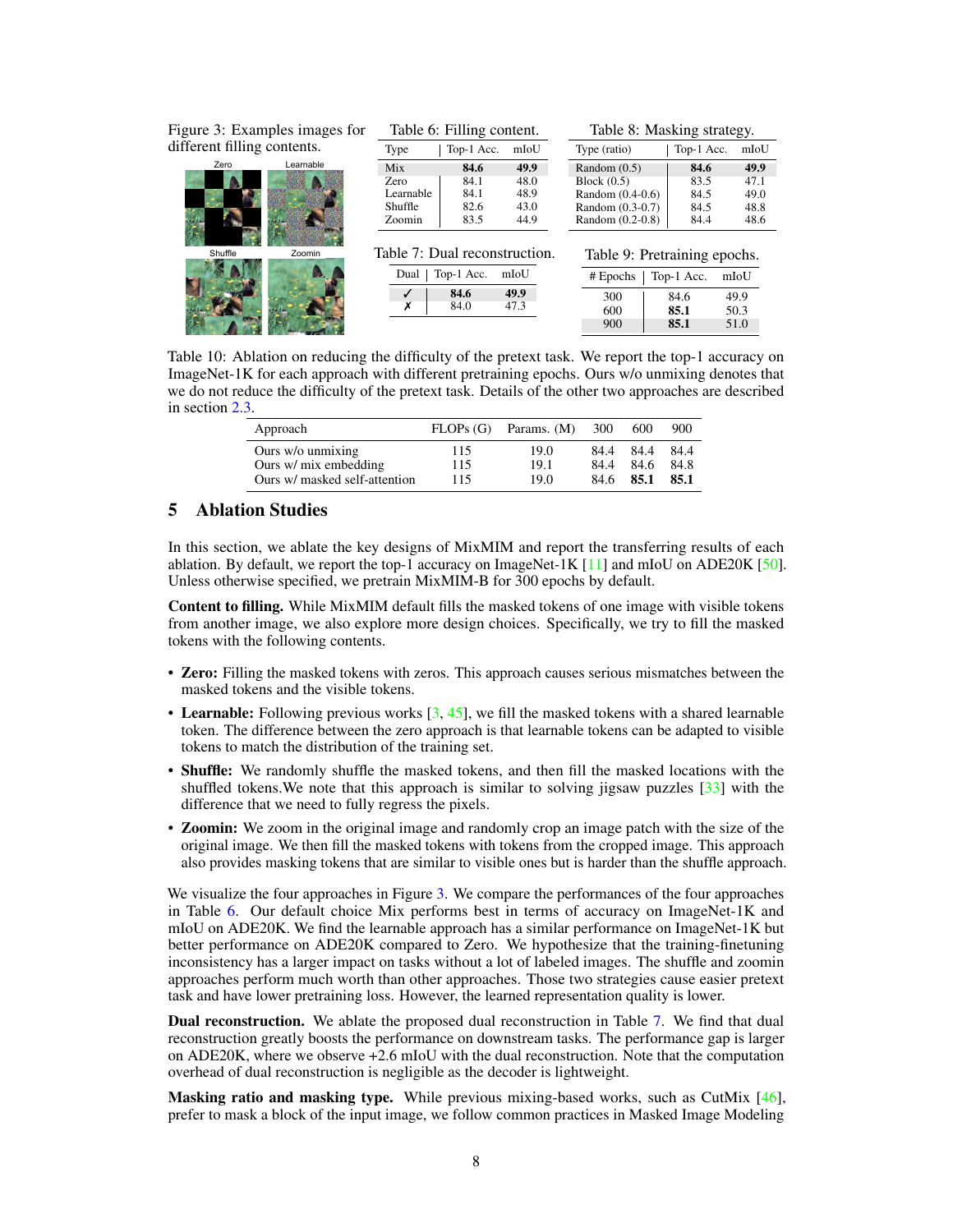(MIM) [\[19,](#page-11-1) [45\]](#page-12-0), and perform random masking. While our default masking ratio is 0.5, we also explore different masking ratios. We implement by adding a uniformly random coefficient to the default ratio 0.5. We ablate the masking strategy in Table [8.](#page-7-1) Compared to block masking, using random masking obtains better performance on downstream tasks  $(+1.1\%$  accuracy on ImageNet-1K and +2.8 mIoU on ADE20K). We find using block masking tends to produce much larger pretraining loss, indicating the pretext task is harder to learn. Besides, we find using a masking ratio of 0.5 performs best.

Pretraining epochs. Thanks to the dual reconstruction, our MixMIM can achieve strong performance with few pretraining epochs. We ablate the pretraining epochs in Table [9.](#page-7-1) We find that the mIoU on ADE20K can be further improved with more pretraining epochs. We achieve 51.0 mIoU with 900 epochs of pretraining. In contrast, the accuracy on ImageNet-1K does not improve after 600 epochs. It might be because the finetuning on ImageNet-1K is more adequate.

Reducing the difficulty. As stated in section [2.3,](#page-3-3) directly performing reconstruction with the mixed input is a much more challenging optimization problem. Hence, we provide two practical approaches to reduce the difficulty. We ablation the design in Table [10.](#page-7-2) We note that all the approaches do not bring nonnegligible FLOPs or parameters. We find that the performance of the approach without unmixing is worst even when trained for more epochs. In contrast, using mix embedding alleviates the problem and improves its performance with longer pretraining. However, using masked self-attention in our final solution is much more efficient, and has better performance.

## 6 Related Works

Inspired by BERT [\[12\]](#page-11-0) for Masked Language Modeling, Masked Image Modeling(MIM) becomes a popular pretext task for visual representation learning [\[3,](#page-10-0) [19,](#page-11-1) [1\]](#page-10-6). MIM aims to reconstruct the masked tokens from a corrupted input. Current MIM approaches can be divided into two categories by the reconstruction targets. SimMIM [\[45\]](#page-12-0) points out that raw pixel values of the randomly masked patches are a good reconstruction target and a lightweight prediction head is sufficient for pretraining. Different from SimMIM, MAE [\[19\]](#page-11-1) only takes the visible patches as the input of the encoder. Mask tokens are added in the middle of the encoder and the decoder. Such an asymmetric design greatly reduces the computation overhead of the encoder. To further enhance the feature extraction capability of the encoder, CAE [\[6\]](#page-10-2) separates the encoder and decoder explicitly by adding a feature alignment module in the middle of them. In addition, MaskFeat  $[42]$  shows that regressing HOG  $[10]$  features of the masked patches also work well for MIM.

Instead of building the reconstruction target manually, using a network to generate the reconstruction target has also been widely applied. In such works, an image tokenizer is used to transform an image into visual tokens. BEiT [\[3\]](#page-10-0) utilizes a pretrained discrete VAE (dVAE) [\[35,](#page-11-21) [34\]](#page-11-22) as the tokenizer. However, the originally used MSE loss in dVAE is insufficient to force the tokenizer to capture high-level semantics. PeCo [\[13\]](#page-11-16) finds that applying perceptual similarity loss on the training of dVAE can drive the tokenizer to generate better semantic visual tokens, which helps pretraining. Moreover, the tokenizer in BEiT [\[3\]](#page-10-0) needs to be offline pretrained, which limits the model's adaption. To address the problem, iBOT [\[51\]](#page-12-7) proposed to use an online tokenizer to generate the visual tokens.

## 7 Discussion and Conclusion

This paper proposes Mixed and Masked Image Modeling (MixMIM) for efficient visual representation learning. Our MixMIM uses a mixed input created by mixing two images with random masks, and applies dual reconstruction to recover the original two images from the mixed input. We further explore a simpler but stronger hierarchical Transformer for efficient learning. Empirical results on 7 visual benchmarks demonstrate MixMIM can learn high-quality visual representations efficiently and has better FLOPs / performance tradeoff than previous MIM works. While this paper focuses on the vision field, we hope our work will inspire future works in other modalities, such as text and audio.

Limitation and Potential Negative Societal Impact. While our MixMIM enables efficient visual representation learning, it may be further improved by mixing with priors, such as only mixing the salient regions [\[23\]](#page-11-23). This work does not have a direct negative societal impact. However, we should be aware that our pretrained neural network can be further finetuned on applications that involving discrimination.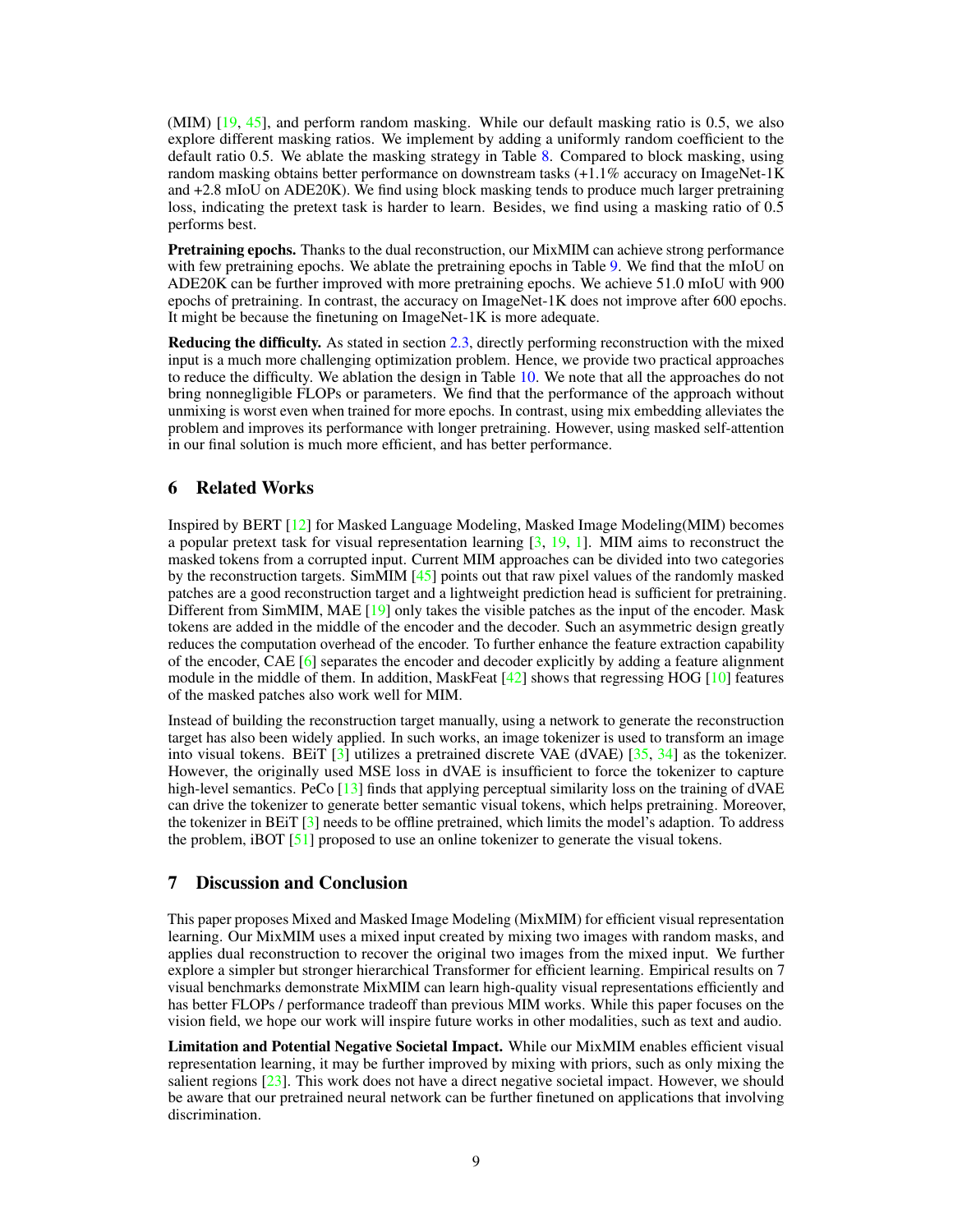# 8 Hyperparameters of Pretraining and Finetuning

We include details about the hyperparameters for reimplementation.

<span id="page-9-0"></span>Pretraining. The default setting is in Table [11.](#page-9-0) We use xavier\_uniform [\[16\]](#page-11-24) to initialize all Transformer blocks following original ViT [\[14\]](#page-11-11). We by default use batch size of 1024 and scale the learning rate with linear rule [\[17\]](#page-11-25): lr=base\_lr  $\times$  batch\_size / 256.

| Table 11: Pretraining on ImageNet-1K. |                                    |  |  |  |
|---------------------------------------|------------------------------------|--|--|--|
| config                                | value                              |  |  |  |
| optimizer                             | AdamW $[32]$                       |  |  |  |
| base learning rate                    | $1.5 \times 10^{-4}$               |  |  |  |
| weight decay                          | 0.05                               |  |  |  |
| optimizer momentum                    | $\beta_1, \beta_2 = 0.9, 0.95$ [5] |  |  |  |
| learning rate schedule                | cosine decay [31]                  |  |  |  |
| warmup epochs                         | 40                                 |  |  |  |
| augmentation                          | RandomResizedCrop                  |  |  |  |

<span id="page-9-1"></span>Finetuning on ImageNet-1K. The default setting is in Table [12.](#page-9-1) We use layer-wise learning rate decay following  $\begin{bmatrix} 3, 8 \end{bmatrix}$ . The decay ratio is swept in  $\{0.7, 0.75, 0.8\}$ , and we find 0.7 performs best.

| config                          | value                           |
|---------------------------------|---------------------------------|
| optimizer                       | AdamW                           |
| base learning rate              | $5 \times 10^{-4}$              |
| layer-wise $\ln$ decay $[3, 8]$ | 0.7                             |
| batch size                      | 1024                            |
| weight decay                    | 0.05                            |
| optimizer momentum              | $\beta_1, \beta_2 = 0.9, 0.999$ |
| learning rate schedule          | cosine decay                    |
| warmup epochs                   |                                 |
| training epochs                 | $100(B)$ , 50 (L/H)             |
| augmentation                    | RandAug(9, 0.5) [9]             |
| LabelSmooth $[37]$              | 01                              |
| Mixup $[48]$                    | 0.8                             |
| CutMix $[47]$                   | 1.0                             |
| $drop$ path $[22]$              | $0.1$ (B), $0.2$ (L), $0.3$ (H) |

Table 12: Finetuning on ImageNet-1K.

Finetuning on other classification datasets. We reuse the setting in Table [12.](#page-9-1) We adjust the drop path rate for each dataset.

Finetuning on COCO. We use the Mask RCNN [\[20\]](#page-11-12) framework with the encoder of MixMIM as its backbone. We follow the training setting in  $[25, 19]$  $[25, 19]$  $[25, 19]$ . In particular, we use large-scale jitter  $[15]$ augmentation with  $1024 \times 1024$  resolution and [0.1, 2.0] scale range. We use step learning rate schedule with 0.25 epochs of warmup. We finetune MixMIM-B/-L for 55/80 epochs. We use a layer-wise learning rate and set the decay ratio to 0.85/0.9 for MixMIM-B/-L.

**Finetuning on ADE20K.** We use the UperNet  $[43]$  framework with the encoder of MixMIM as its backbone. We finetune for 16K iterations with a batch size of 16. We use the layer-wise learning rate and set the decay ratio to 0.85/0.9 for MixMIM-B/-L. We adopt others settings from BEiT [\[3\]](#page-10-0).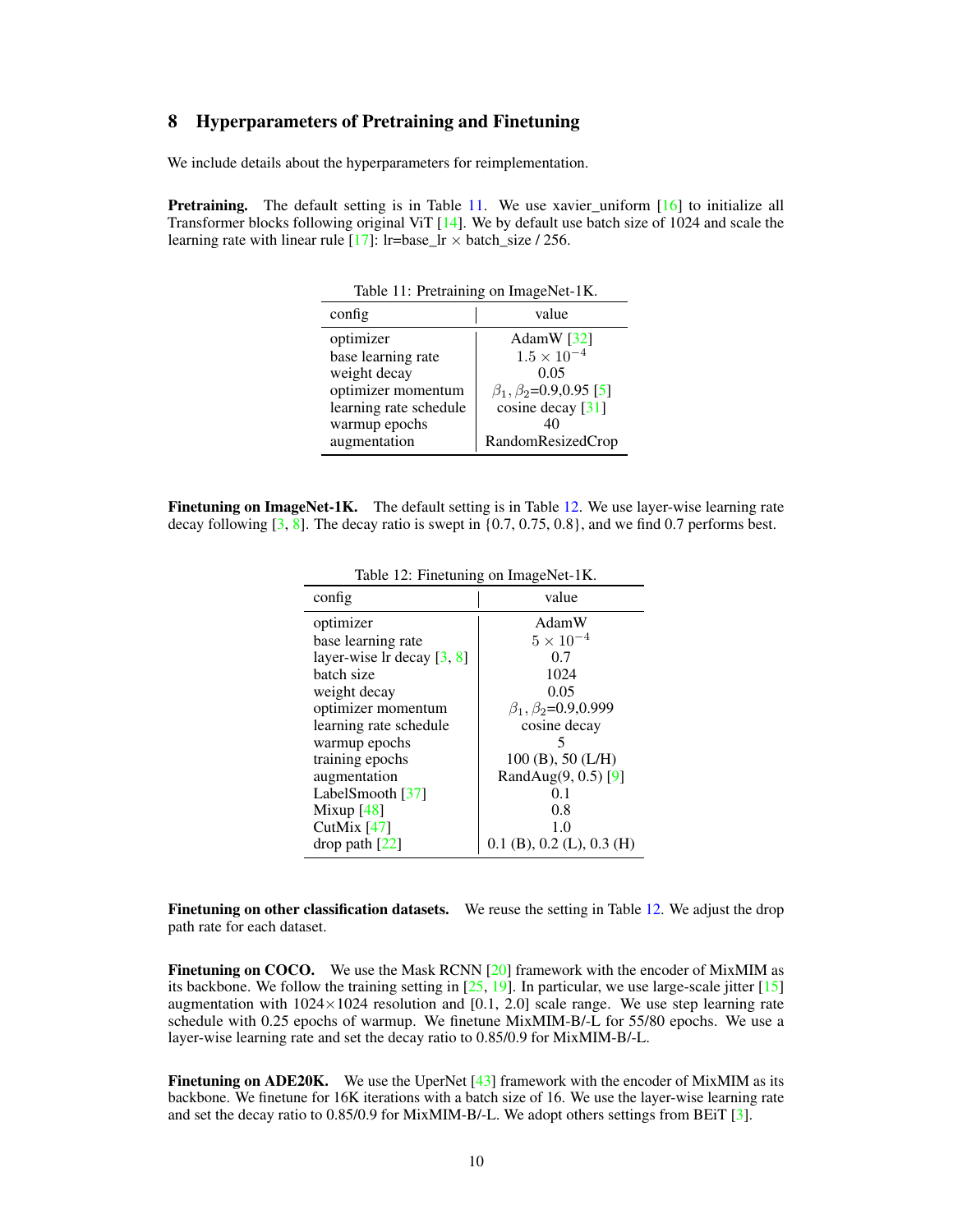# 9 Extend to ConvNets

While our MixMIM uses a hierarchical Transformer as the encoder, we also explore popular ConvNets. In particular, we use ResNet50x3 and ResNet101x3 as the encoder and compare the finetuning results on ImageNet-1K with BiT  $[24]$ . To reduce the difficulty of the pretext task, we extend the idea of partial convoluation [\[28\]](#page-11-32) and propose a *mixed* version, as illustrated in Figure [4.](#page-10-8)

<span id="page-10-8"></span>

Figure 4: Mixed convolution.

<span id="page-10-9"></span>Table 13: Results on ConvNets. All results of MixMIM are obtained by pretraining for 300 epochs and finetuning for 100 epochs on ImageNet-1K. We report the top-1 accuracy on ImageNet-1K.

| Method        | <b>Backbone</b> | Input Size       | Pretrain Data              | Top-1 Acc. |
|---------------|-----------------|------------------|----------------------------|------------|
| BiT-S $[24]$  | Res50x3         | $448 \times 448$ | ImageNet-1K                | 80.0       |
| $BiT-M [24]$  | Res50x3         | $448 \times 448$ | ImageNet-21K               | 84.0       |
| <b>MixMIM</b> | Res50x3         | $224 \times 224$ | $ImageNet-1K$ (w/o labels) | 81.8       |
| BiT-S $[24]$  | Res101x3        | $448 \times 448$ | ImageNet-1K                | 80.3       |
| $BiT-M [24]$  | Res101x3        | $448 \times 448$ | ImageNet-21K               | 84.3       |
| <b>MixMIM</b> | Res101x3        | $224 \times 224$ | ImageNet-1K (w/o labels)   | 82.6       |

We compare the results in Table [13.](#page-10-9) In particular, our MixMIM outperforms BiT-S by a large margin with half the input size. We note that BiT-M achieves better results by pretraining with  $10\times$  larger dataset ImageNet-21K. We believe the results of MixMIM can be further improved by using much larger datasets as shown in  $\lceil 3 \rceil$ , and we leave it as future work.

## References

- <span id="page-10-6"></span>[1] Sara Atito, Muhammad Awais, and Josef Kittler. Sit: Self-supervised vision transformer. *arXiv:2104.03602*, 2021.
- <span id="page-10-3"></span>[2] Alexei Baevski, Wei-Ning Hsu, Qiantong Xu, Arun Babu, Jiatao Gu, and Michael Auli. Data2vec: A general framework for self-supervised learning in speech, vision and language. *arXiv:2202.03555*, 2022.
- <span id="page-10-5"></span><span id="page-10-0"></span>[3] Hangbo Bao, Li Dong, and Furu Wei. Beit: Bert pre-training of image transformers. In *ICLR*, 2021.
- [4] Mathilde Caron, Hugo Touvron, Ishan Misra, Hervé Jégou, Julien Mairal, Piotr Bojanowski, and Armand Joulin. Emerging properties in self-supervised vision transformers. In *ICCV*, 2021.
- <span id="page-10-7"></span>[5] Mark Chen, Alec Radford, Rewon Child, Jeffrey Wu, Heewoo Jun, David Luan, and Ilya Sutskever. Generative pretraining from pixels. In *ICML*, 2020.
- <span id="page-10-2"></span>[6] Xiaokang Chen, Mingyu Ding, Xiaodi Wang, Ying Xin, Shentong Mo, Yunhao Wang, Shumin Han, Ping Luo, Gang Zeng, and Jingdong Wang. Context autoencoder for self-supervised representation learning. *arXiv:2202.03026*, 2022.
- <span id="page-10-4"></span>[7] Xinlei Chen, Saining Xie, and Kaiming He. An empirical study of training self-supervised vision transformers. In *ICCV*, 2021.
- <span id="page-10-1"></span>[8] Kevin Clark, Minh-Thang Luong, Quoc V Le, and Christopher D Manning. Electra: Pre-training text encoders as discriminators rather than generators. In *ICLR*, 2020.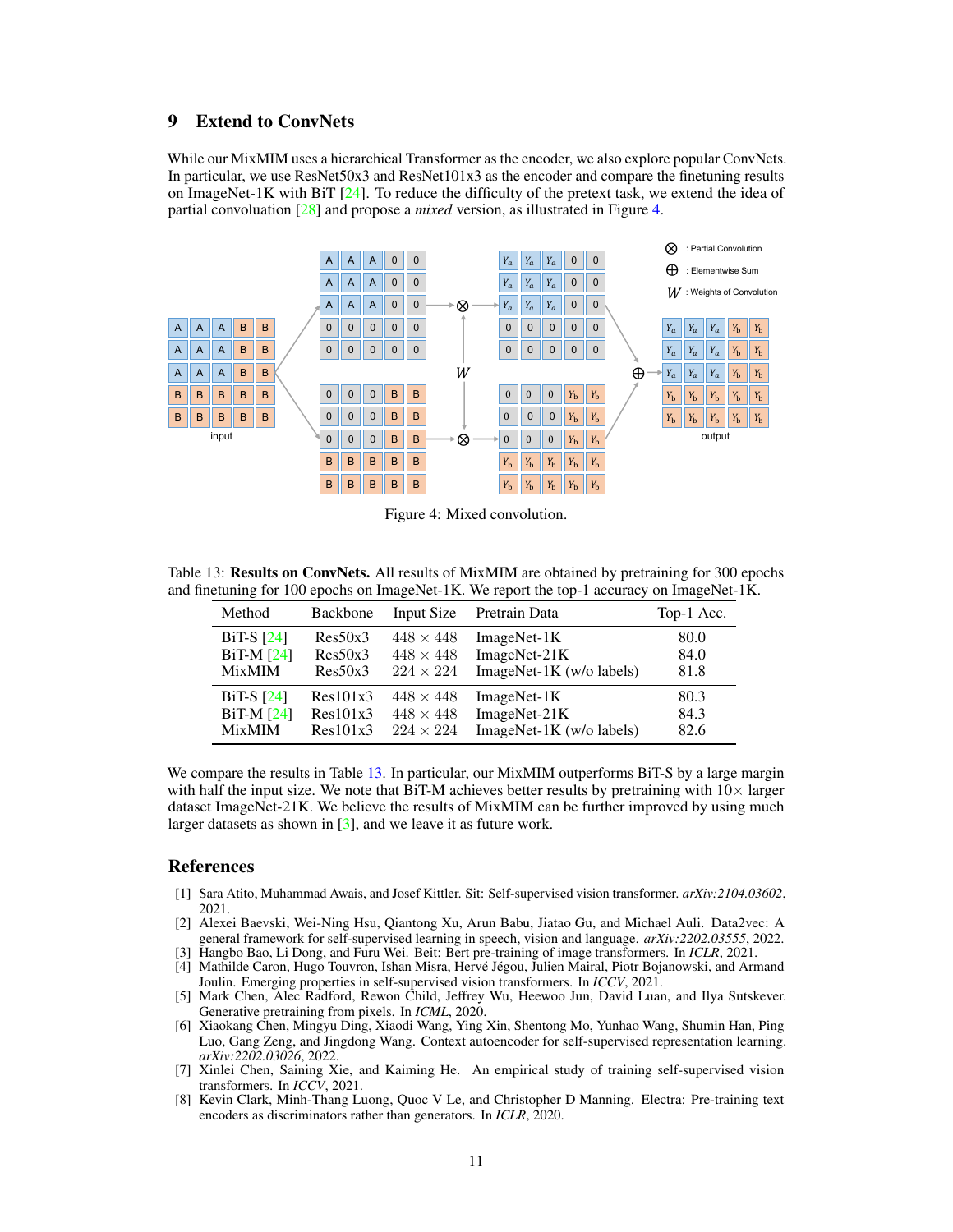- <span id="page-11-28"></span>[9] Ekin D Cubuk, Barret Zoph, Jonathon Shlens, and Quoc V Le. Randaugment: Practical automated data augmentation with a reduced search space. In *CVPRW*, 2020.
- <span id="page-11-20"></span>[10] Navneet Dalal and Bill Triggs. Histograms of oriented gradients for human detection. In *CVPR*, 2005.
- <span id="page-11-3"></span>[11] Jia Deng, Wei Dong, Richard Socher, Li-Jia Li, K. Li, and Li Fei-Fei. Imagenet: A large-scale hierarchical image database. In *CVPR*, 2009.
- <span id="page-11-0"></span>[12] Jacob Devlin, Ming-Wei Chang, Kenton Lee, and Kristina Toutanova. Bert: Pre-training of deep bidirectional transformers for language understanding. In *NAACL*, 2019.
- <span id="page-11-16"></span>[13] Xiaoyi Dong, Jianmin Bao, Ting Zhang, Dongdong Chen, Weiming Zhang, Lu Yuan, Dong Chen, Fang Wen, and Nenghai Yu. Peco: Perceptual codebook for bert pre-training of vision transformers. *arXiv:2111.12710*, 2021.
- <span id="page-11-11"></span>[14] Alexey Dosovitskiy, Lucas Beyer, Alexander Kolesnikov, Dirk Weissenborn, Xiaohua Zhai, Thomas Unterthiner, Mostafa Dehghani, Matthias Minderer, Georg Heigold, Sylvain Gelly, Jakob Uszkoreit, and Neil Houlsby. An image is worth 16x16 words: Transformers for image recognition at scale. In *ICLR*, 2021.
- <span id="page-11-30"></span>[15] Golnaz Ghiasi, Yin Cui, Aravind Srinivas, Rui Qian, Tsung-Yi Lin, Ekin D Cubuk, Quoc V Le, and Barret Zoph. Simple copy-paste is a strong data augmentation method for instance segmentation. In *CVPR*, 2021.
- <span id="page-11-24"></span>[16] Xavier Glorot and Yoshua Bengio. Understanding the difficulty of training deep feedforward neural networks. In *AISTATS*, 2010.
- <span id="page-11-25"></span>[17] Priya Goyal, Piotr Dollár, Ross Girshick, Pieter Noordhuis, Lukasz Wesolowski, Aapo Kyrola, Andrew Tulloch, Yangqing Jia, and Kaiming He. Accurate, large minibatch sgd: Training imagenet in 1 hour. *arXiv:1706.02677*, 2017.
- <span id="page-11-5"></span>[18] Raghav Goyal, Samira Ebrahimi Kahou, Vincent Michalski, Joanna Materzynska, Susanne Westphal, Heuna Kim, Valentin Haenel, Ingo Fründ, Peter N. Yianilos, Moritz Mueller-Freitag, Florian Hoppe, Christian Thurau, Ingo Bax, and Roland Memisevic. The "something something" video database for learning and evaluating visual common sense. In *ICCV*, 2017.
- <span id="page-11-1"></span>[19] Kaiming He, Xinlei Chen, Saining Xie, Yanghao Li, Piotr Doll'ar, and Ross B. Girshick. Masked autoencoders are scalable vision learners. In *CVPR*, 2021.
- <span id="page-11-12"></span>[20] Kaiming He, Georgia Gkioxari, Piotr Dollár, and Ross Girshick. Mask r-cnn. In *ICCV*, 2017.
- <span id="page-11-10"></span>[21] Grant Van Horn, Oisin Mac Aodha, Yang Song, Yin Cui, Chen Sun, Alexander Shepard, Hartwig Adam, Pietro Perona, and Serge J. Belongie. The inaturalist species classification and detection dataset. In *CVPR*, 2018.
- <span id="page-11-13"></span>[22] Gao Huang, Yu Sun, Zhuang Liu, Daniel Sedra, and Kilian Q Weinberger. Deep networks with stochastic depth. In *ECCV*, 2016.
- <span id="page-11-23"></span>[23] Jang-Hyun Kim, Wonho Choo, and Hyun Oh Song. Puzzle mix: Exploiting saliency and local statistics for optimal mixup. In *ICML*, 2020.
- <span id="page-11-31"></span>[24] Alexander Kolesnikov, Lucas Beyer, Xiaohua Zhai, Joan Puigcerver, Jessica Yung, Sylvain Gelly, and Neil Houlsby. Big transfer (bit): General visual representation learning. In *ECCV*, 2020.
- <span id="page-11-14"></span>[25] Yanghao Li, Saining Xie, Xinlei Chen, Piotr Dollar, Kaiming He, and Ross Girshick. Benchmarking detection transfer learning with vision transformers. *arXiv:2111.11429*, 2021.
- <span id="page-11-18"></span>[26] Tsung-Yi Lin, Piotr Dollár, Ross Girshick, Kaiming He, Bharath Hariharan, and Serge Belongie. Feature pyramid networks for object detection. In *CVPR*, 2017.
- <span id="page-11-4"></span>[27] Tsung-Yi Lin, Michael Maire, Serge J. Belongie, James Hays, Pietro Perona, Deva Ramanan, Piotr Dollár, and C. Lawrence Zitnick. Microsoft coco: Common objects in context. In *ECCV*, 2014.
- <span id="page-11-32"></span>[28] Guilin Liu, Kevin J Shih, Ting-Chun Wang, Fitsum A Reda, Karan Sapra, Zhiding Yu, Andrew Tao, and Bryan Catanzaro. Partial convolution based padding. *arXiv:1811.11718*, 2018.
- <span id="page-11-8"></span>[29] Ze Liu, Yutong Lin, Yue Cao, Han Hu, Yixuan Wei, Zheng Zhang, Stephen Lin, and Baining Guo. Swin transformer: Hierarchical vision transformer using shifted windows. In *ICCV*, 2021.
- <span id="page-11-7"></span>[30] Zhuang Liu, Hanzi Mao, Chaozheng Wu, Christoph Feichtenhofer, Trevor Darrell, and Saining Xie. A convnet for the 2020s. In *CVPR*, 2022.
- <span id="page-11-27"></span>[31] Ilya Loshchilov and Frank Hutter. Sgdr: Stochastic gradient descent with warm restarts. In *ICLR*, 2016.
- <span id="page-11-26"></span>[32] Ilya Loshchilov and Frank Hutter. Decoupled weight decay regularization. In *ICLR*, 2017.
- <span id="page-11-19"></span>[33] Mehdi Noroozi and Paolo Favaro. Unsupervised learning of visual representations by solving jigsaw puzzles. In *ECCV*, 2016.
- <span id="page-11-22"></span>[34] Aditya Ramesh, Mikhail Pavlov, Gabriel Goh, Scott Gray, Chelsea Voss, Alec Radford, Mark Chen, and Ilya Sutskever. Zero-shot text-to-image generation. In *ICML*, 2021.
- <span id="page-11-21"></span>[35] Jason Tyler Rolfe. Discrete variational autoencoders. In *ICLR*, 2016.
- <span id="page-11-15"></span>[36] Chen Sun, Abhinav Shrivastava, Saurabh Singh, and Abhinav Gupta. Revisiting unreasonable effectiveness of data in deep learning era. In *ICCV*, 2017.
- <span id="page-11-29"></span>[37] Christian Szegedy, Vincent Vanhoucke, Sergey Ioffe, Jon Shlens, and Zbigniew Wojna. Rethinking the inception architecture for computer vision. In *CVPR*, 2016.
- <span id="page-11-6"></span>[38] Mingxing Tan and Quoc Le. Efficientnet: Rethinking model scaling for convolutional neural networks. In *ICML*, 2019.
- <span id="page-11-2"></span>[39] Zhan Tong, Yibing Song, Jue Wang, and Limin Wang. Videomae: Masked autoencoders are data-efficient learners for self-supervised video pre-training. *arXiv:2203.12602*, 2022.
- <span id="page-11-17"></span>[40] Hugo Touvron, Matthieu Cord, Matthijs Douze, Francisco Massa, Alexandre Sablayrolles, and Herve Jegou. Training data-efficient image transformers & distillation through attention. In *ICLR*, 2021.
- <span id="page-11-9"></span>[41] Wenhai Wang, Enze Xie, Xiang Li, Deng-Ping Fan, Kaitao Song, Ding Liang, Tong Lu, Ping Luo, and Ling Shao. Pyramid vision transformer: A versatile backbone for dense prediction without convolutions.